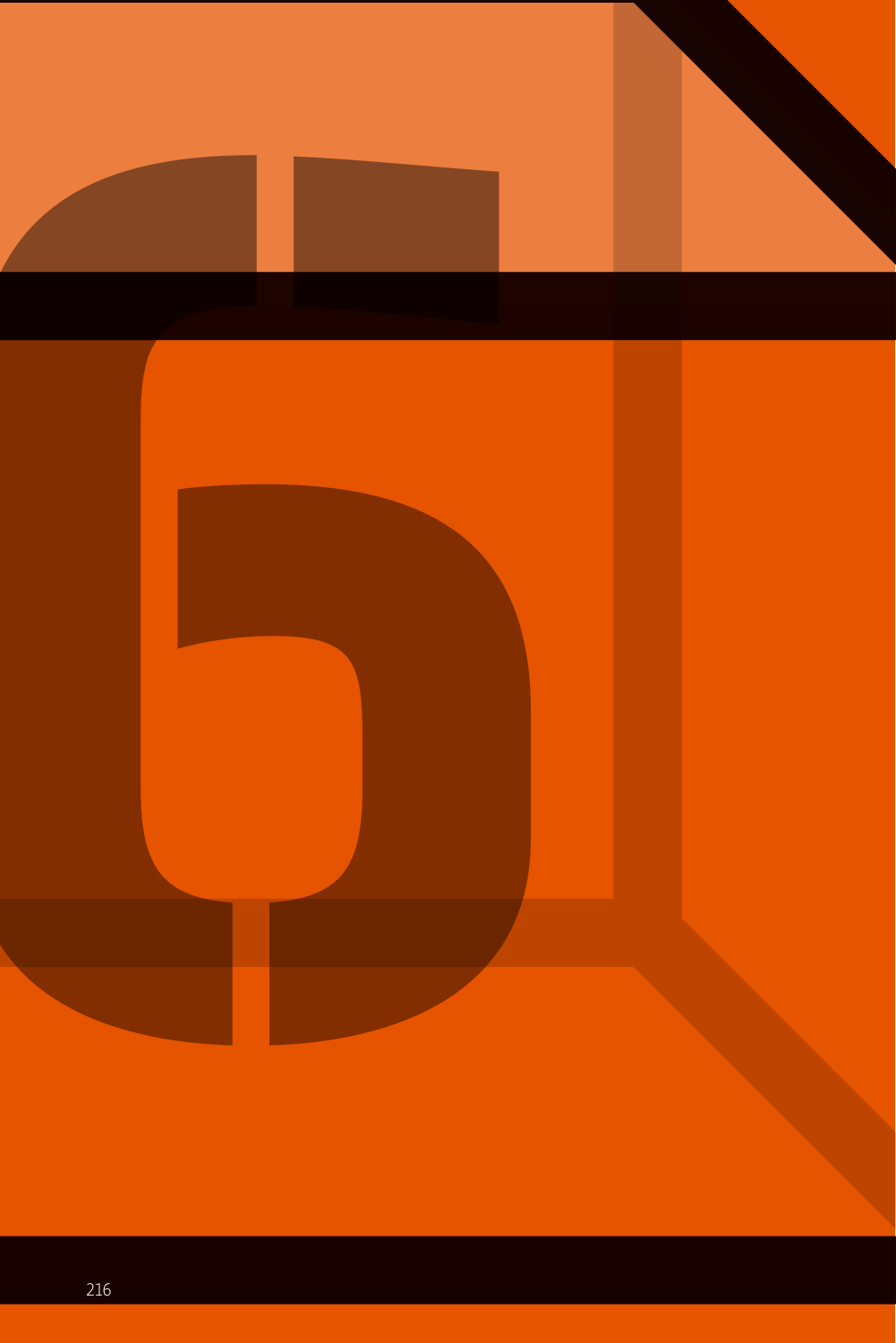# Building Block 6 Political-Economic Systems

The macro-structures of economies – how economies are organised, which institutions they have and what their power relations look like.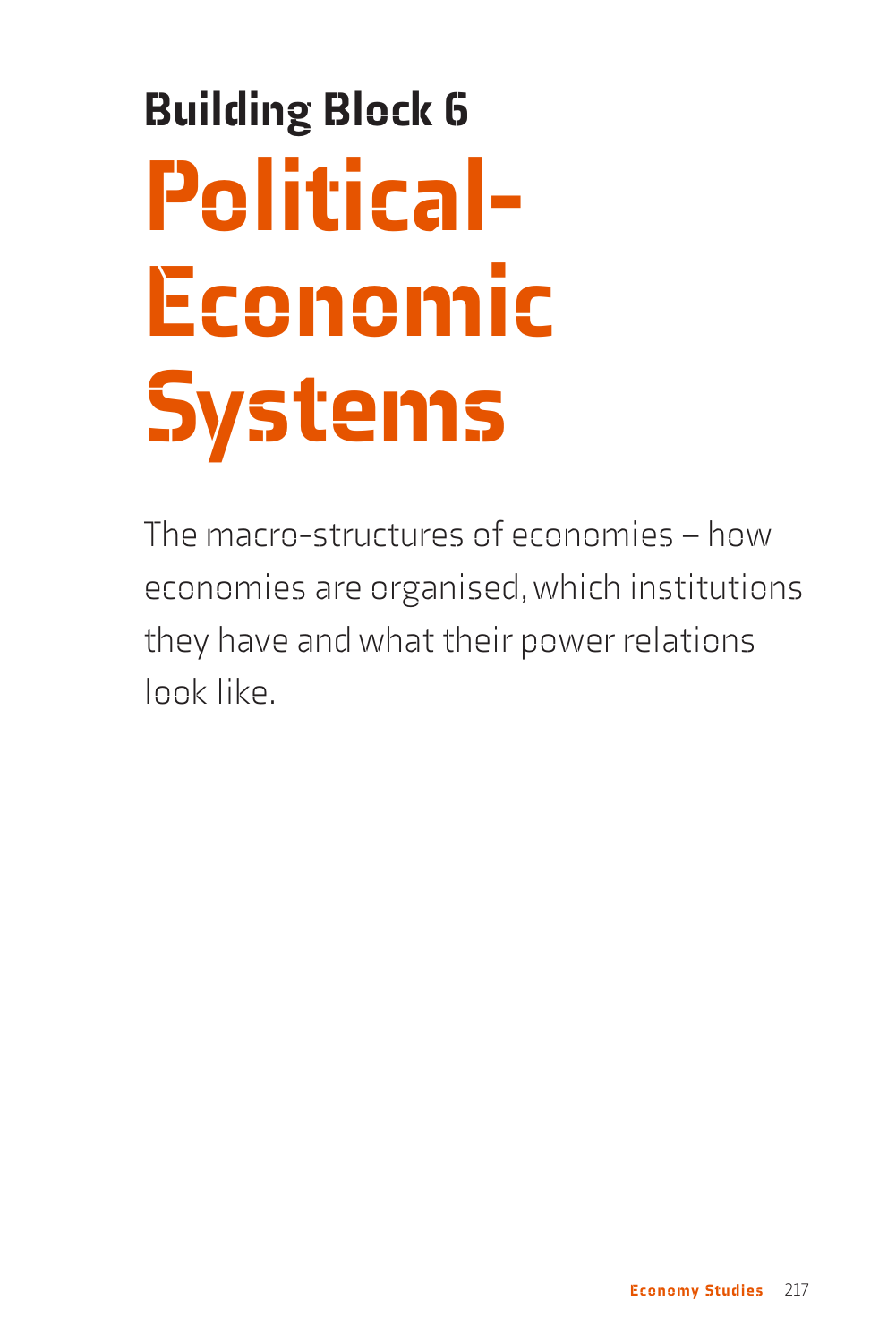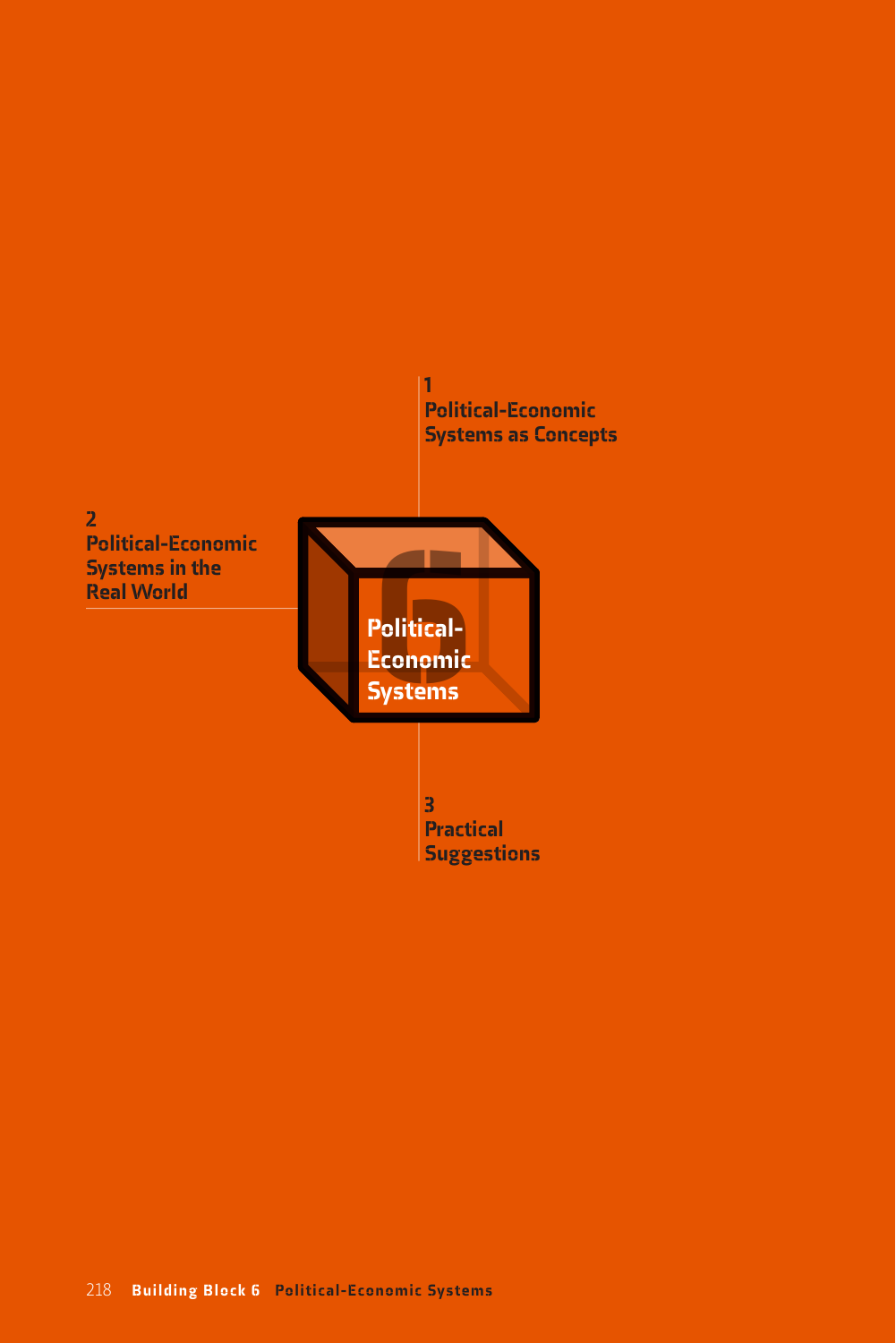### What

This building block is concerned with the macro-structures of economies. It focuses on how economies are organised, which institutions they have and what their power relations look like. Economies are highly complex configurations of structures and institutions. Throughout history, there have been a number of evolutions and revolutions that have fundamentally changed how economies are organised. Furthermore, there is huge variety in how economies function across geographies.

### Why

The ways in which the production and distribution of goods and services are organised shapes people's lives. Therefore, it is crucial that students learn about the different macro political-economic systems, both as concepts and as their real-world manifestations. This will help them think about how economies as a whole might function and what dynamics they might have. It will also help them better understand how the different parts operate and interact with one another.

### Contrast with current programmes

Currently, political-economic systems are rarely discussed. Instead, the focus is on models of markets. While knowledge of the workings of markets is very important, it is also important to understand the larger systems which those markets are part of as these interact and influence each other. Furthermore, economies consist of more than markets as discussed in *Building Block 5: Economic Organisations & Mechanisms*. How these various parts are combined and interact with political systems is the subject of this building block.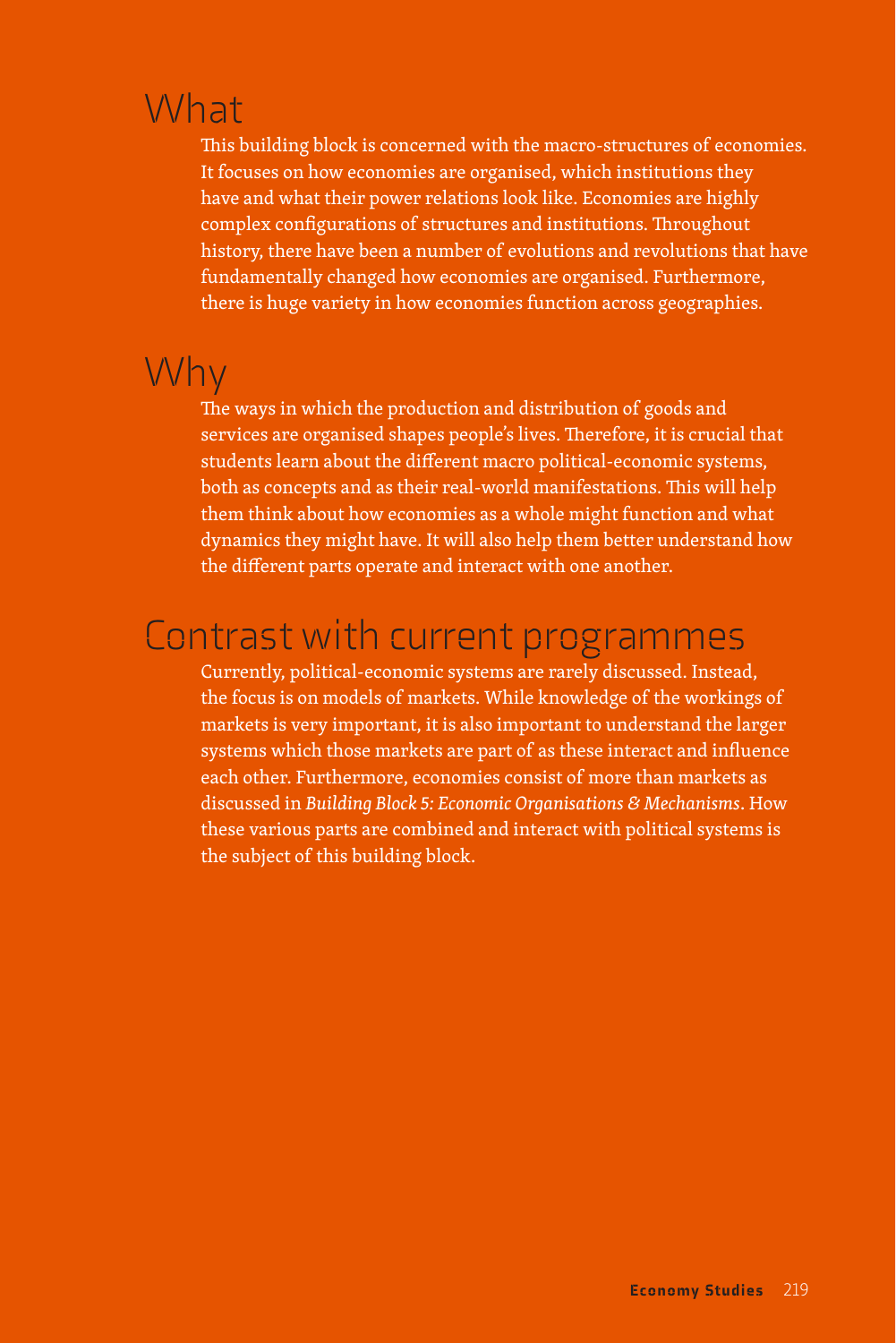### *"[As an old Polish joke goes:] Under capitalism, man exploits man. Under communism, it is just the reverse."*

**John Kenneth Galbraith** (1981, p. 306)

A political-economic system is the institutional configuration and social structure of an economy. To put it another way, it is the overarching way an economy is organised: combinations of and interactions between the different organisational forms and mechanisms as described in *Building Block 5: Economic Organisations & Mechanisms*. How are goods and services produced, distributed, consumed and disposed of? How are the factors of production, land, labour and capital allocated and coordinated? What do power relations look like and how do they function?

In the real world, political-economic systems are highly complex, with many different (and possibly even contradictory) elements and aspects. Therefore, it is useful to teach students abstract concepts that enable them to think more clearly about actual political-economic systems. As such, this building block consists of two main elements: theoretical concepts and real-world knowledge.

### 1 Political-Economic Systems as **Concepts**

There are many ways of conceptualising political-economic systems. A prominent dichotomy is that of capitalism versus socialism, which in the form of the Cold War defined much of the 20th century. While these two concepts are still highly useful, it is crucial not to fall into a Cold War mindset, painting 'the other side' as essentially evil while maintaining that your side is good and only has strengths (irrespective of which side you would be on).

The goal here is to be more analytical and to give students the tools to systematically analyse and think about political-economic systems. For this reason, it is important to stay away from straw men which idealise or demonise particular systems. Students need to learn to see the complex and more nuanced nature of political-economic systems, each with blurred boundaries and both strengths and weaknesses. We therefore also advise refraining from using mainly ideological notions, such as *(un)just, (un)*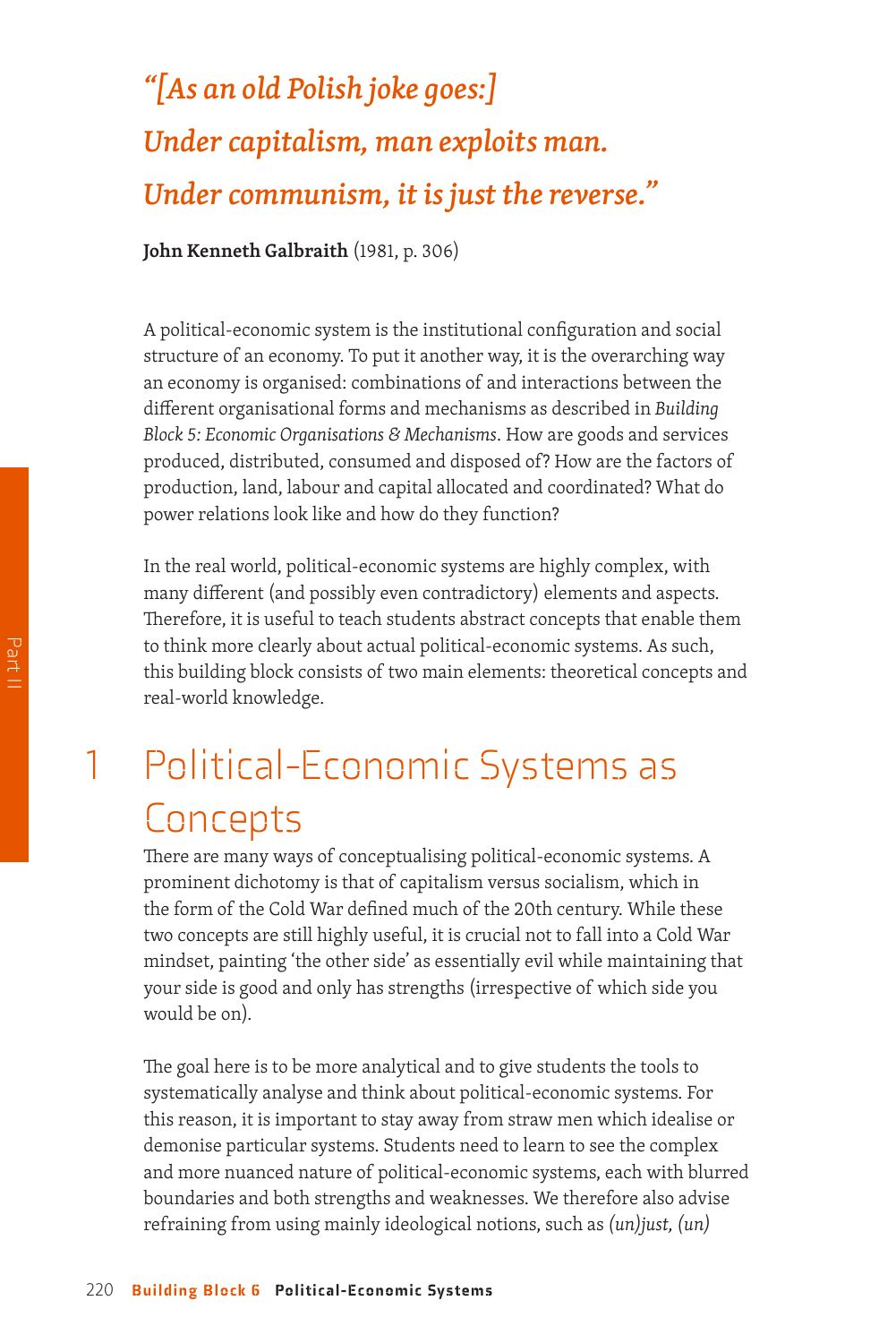*free* or *(un)fair*, as analytical concepts to describe economies. This is not to say that normative evaluation is not relevant. In fact, *Building Block 10: Economics for a Better World* is largely devoted to this. It is, however, important to do so explicitly and not mispresent normative evaluation as analytical description.

The universe of political-economic systems is larger than the dichotomy between capitalism and socialism would suggest. These two concepts mainly characterise recent history. How to best conceptualise these other systems can be debated, but Wolf (1982) and Chase-Dunn & Hall (1997) offer a useful conceptual framework. Their framework attempts to understand the different kinds of economies that have existed throughout human history, rather than focusing only on the recent history of the Global North.

The typology for political-economic systems developed by Wolf and Chase-Dunn & Hall is connected to the more micro-focused concepts of the coordination and allocation mechanisms (see also *Building Block 5: Economic Organisations & Mechanisms*). All political-economic systems consist of multiple mechanisms, but generally one mechanism is dominant. Here the way factors of production (land, labour and capital) are allocated and coordinated is particularly important. When the market mechanism is dominant, people generally describe the political-economic system as *capitalist*. Alternatively, when hierarchical redistribution is dominant, the political-economic system can be described as *tributary*. Contexts in which reciprocity is the dominant mechanism, can be described as *kin-ordered* (family and community-based) political economies. We address *socialism* later, as it is hotly debated, including the question of what mechanism is dominant in socialist systems.

This framework partially overlaps with the common division in market, planned and traditional economies. This classification is, however, largely based on recent western history, and the category *traditional* economies is somewhat of a leftover category: it simply refers to all kinds of economies that are neither market nor planned, despite their many differences. The concepts are ideal types of economic systems which are assumed to function according to only one coordination and allocation mechanism, be it the market, hierarchical distribution or more traditional mechanisms such as reciprocity. The literature does, however, recognise that real economies exhibit more than one mechanism and, therefore, are often referred to as *mixed* economies. While many studies using these concepts contain valuable insights, we think it might be more helpful to use the more nuanced concepts described above, as they offer students a better understanding of the structures and institutions that make up economies.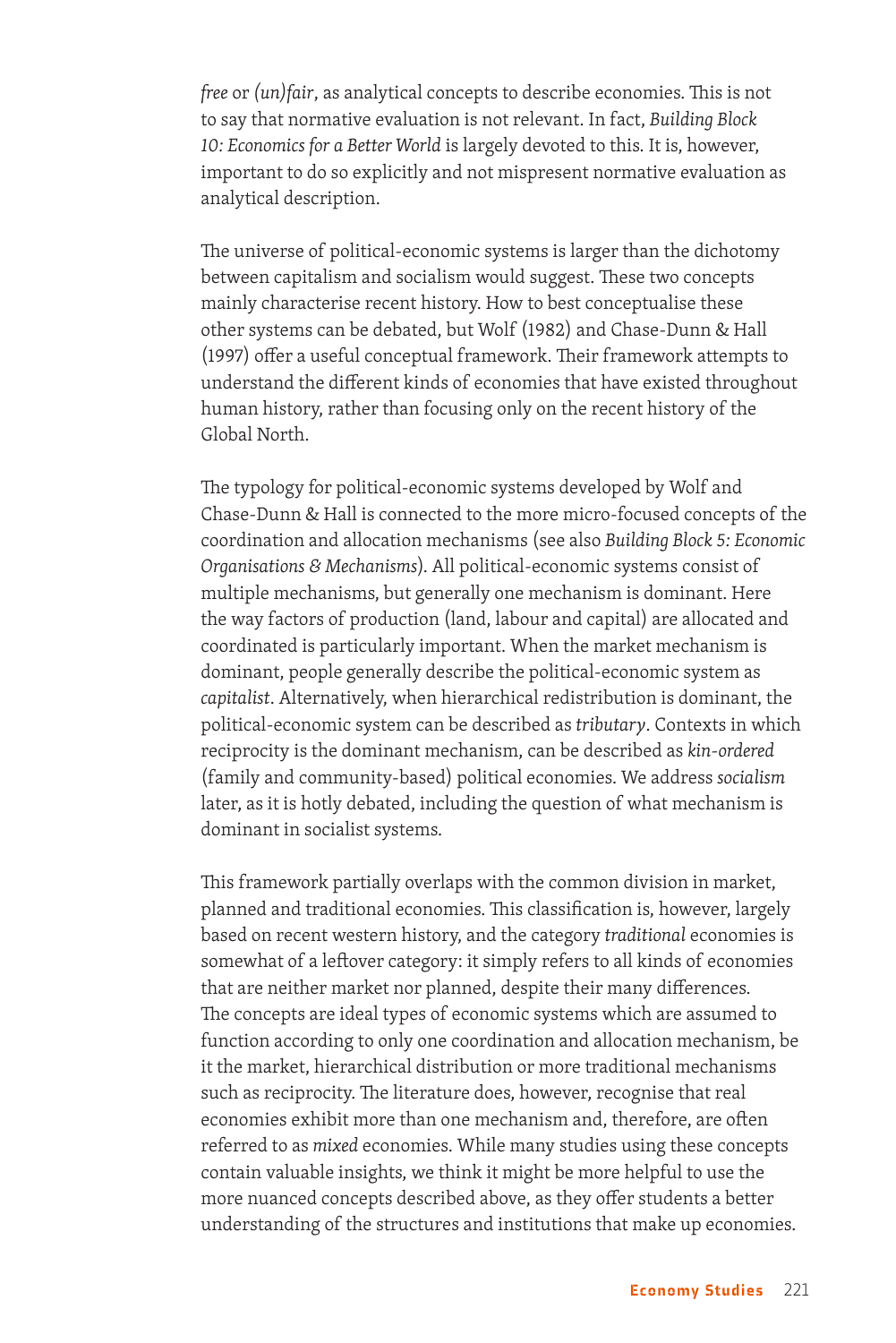At the same time, it is critical to emphasise to students that these are merely classifications. They are not exhaustive nor mutually exclusive. Rather than memorising the different categories, it is most important for students to think about what variables differentiate the categories and what the implications of this are.

In the section below, we discuss each type of political-economic system briefly. We dedicate most attention to capitalism, as most countries today could be best described as such.

#### Kin-ordered Political Economies

Most early human societies can be described as kin-ordered political economies. In these economies, processes are mainly structured by the mechanisms of reciprocity, trust due to family and community relations, and moral norms and obligations. Inequality was generally limited in such economies. Differences between people were mainly based on their personal behaviour, relation to the group, and successes and failures, as inheritance and accumulation of vast riches played a very limited role in these economies.

Although it is true that many of these economies had limited technological capabilities, practising hunting, gathering and horticulture, it cannot be said that living conditions were always bad. They were heavily dependent on nature and the seasons. Some economies were plagued by uncertainty and shortages, others knew stability and abundance. There are also indications that working days were frequently relatively short, spending substantial amounts of time on leisure activities, as well as communal rituals and feasts (Chase-Dunn & Hall, 1997; Nolan & Lenski, 2003).

While very few political-economic systems today could be described as being kin-ordered, this has been the main form of economic organisation throughout most of human history. In addition, learning about these concepts does help us to think more flexibly about what kind of economic arrangements are possible. As such, teaching students about them is less about understanding the realities that directly surround them, and more about enabling students to think outside of today's structures and understand what economic options exist.

#### Tributary Political Economies

Tributary political-economic systems are dominated by hierarchical redistribution, generally based on legal systems and organised military power. In many cases, most of the population is engaged in subsistence farming, while elites extract surpluses with the help of political and military means. As most of written history is characterised by tributary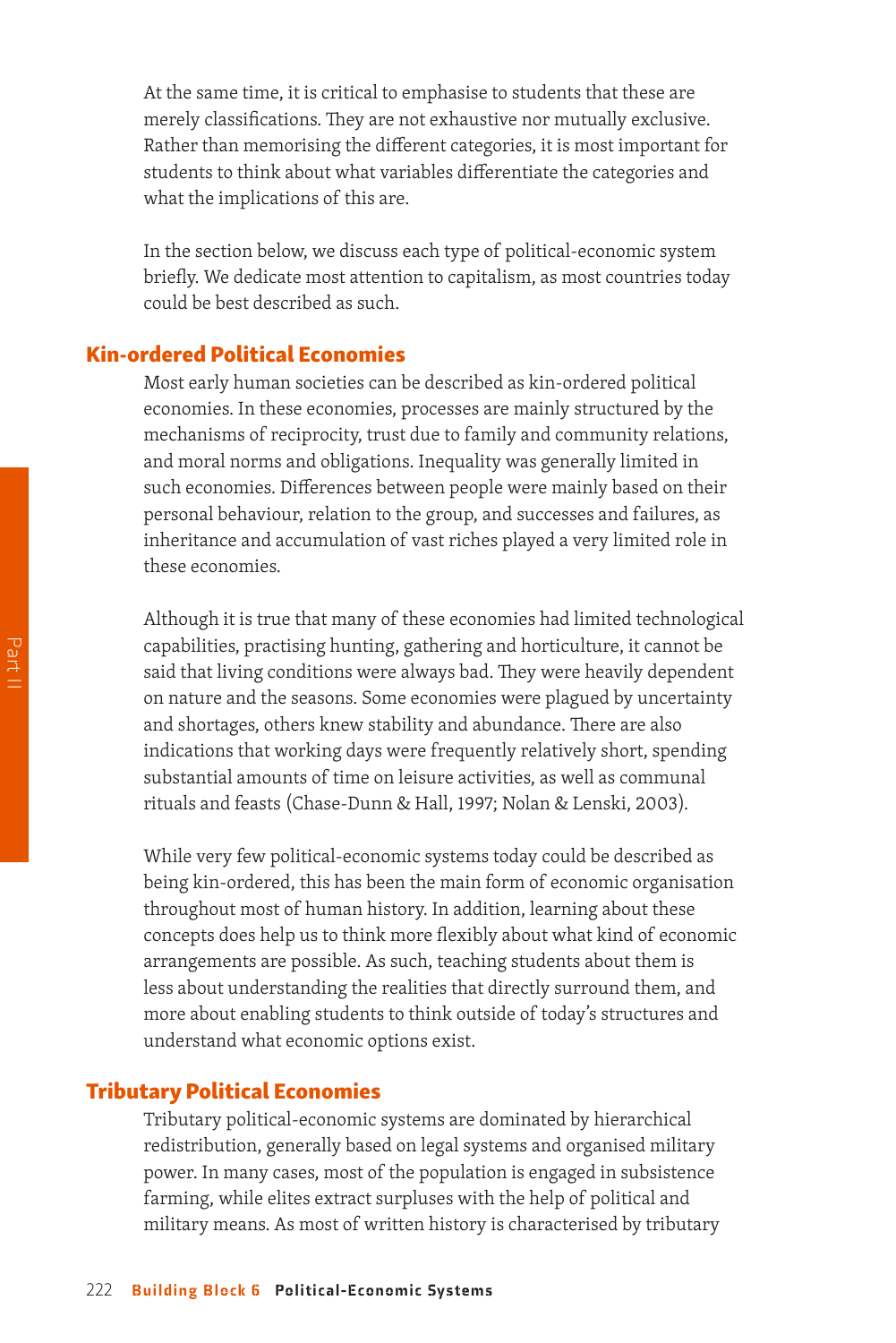systems, there have been many varieties of it. European feudalism, for example, was a politically fragmented version of a tributary system, while most Chinese dynasties were more centralised versions of tributary systems with stronger imperial bureaucracies.

While one specific mechanism dominated these systems, they did also contain several others. Trade, for example, has a long history and the market mechanism was also well present in many primarily tributary systems. The crucial difference with capitalist economies is that those markets were mainly focused on products, and luxury goods in particular (Chase-Dunn & Hall, 1997). These consumer markets did not play a dominant role in the allocation of land, labour and capital. So while merchants definitely did exist in these societies, they had a rather limited position. Besides hierarchies and markets, these economies were also often organised through commons and associative arrangements. Natural resources in particular have historically been mainly organised through the commons. The associative arrangements were frequently found to structure occupational, religious, communal and neighbourhood organisations (Van Bavel, 2016).

#### Capitalist Political Economies

Capitalism describes a political-economic system in which market mechanisms are dominant, as not only goods and services, but also land, labour, and capital are bought and sold on markets. The political-economic system derives its name from the fact that capital goods, also called 'the means of production', are largely privately owned, by a class of individuals known as the capitalists. Capitalists aim for profit and accumulate capital by hiring workers and selling the produced products to consumers. Given the importance of capitalism for the current world economy, it is important for students to develop an accurate and deep understanding of capitalism as a concept, including its main institutions and varieties.

What should students be taught about this topic? This question has been at the centre of entrenched economic debates since Bernard Mandeville's *The Fable of the Bees* (1705) and later Smith's foundational text *The Wealth of Nations* (1776). Most authors agree on what the core dynamics of the capitalist system are. The central profit motive, endless accumulation of capital and drive for economic growth, private ownership of the means of production, wage labour, ever higher levels of specialisation, relentless competition for market dominance, continuous expansion into new sectors and new markets, increasing commodification of natural and social life, recurrent financial and economic crises, and rapid mass-marketing of innovations, are all generally recognised properties of capitalism (Ingham, 2013; Keynes, 1936; Marx, 1867; Schumpeter, 1942; Shaikh, 2016).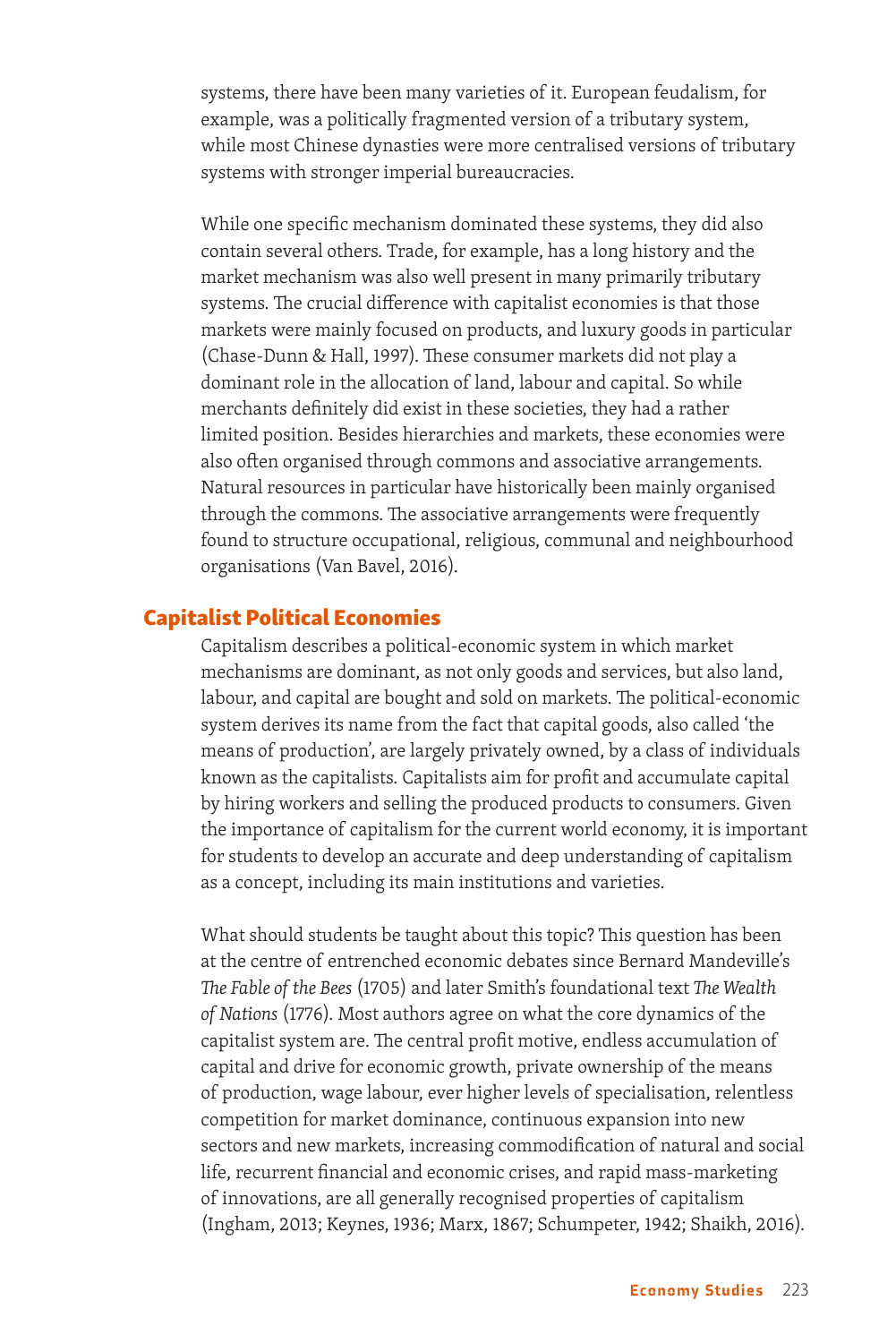Great economic thinkers, whether they are perceived as being left- or right-wing, from Smith and Marx to Keynes and Schumpeter, did not confine their analyses to ideological comfort zones and instead focused on understanding capitalism with both its strengths and weaknesses.

This is not to say that there is just one way of viewing capitalism. Various thinkers understand these core properties in very different ways. For instance, although almost every economic thinker recognises the importance of market competition as a core feature of the system, neoclassical economists understand this in a radically different way to classical, Marxian and evolutionary economists. Neoclassical economics views market competition as a harmonious outcome and optimal equilibrium, while the other three approaches see it as a ruthless process (see *Building Block 8: Economic Theories* for more detail). Needless to say, we propose that the various thinkers should be taught in conversation with one another.

To give students a good understanding of what capitalism is, it is useful to discuss its core institutions as also discussed in the useful introduction book *Capitalism* by Ingham. We suggest starting with the following four: *private property*, *factor markets*, *capitalist firms*, and *credit-based banking systems*. Here, we discuss each briefly.

While the concept of owning your own things might be as old as humanity, private property as we know it today is far more recent. In contrast to what is often called *personal* property, *private* property does not only refer to items people use frequently in their daily lives, but can practically refer to everything, ranging from a piece of land on the other side of the world to an idea about how to produce something more efficiently. In both cases you have exclusive ownership and it is illegal for others to use it.

These private property rights do not exist without being actively protected (ultimately through violence). This is one of the crucial roles of the state in capitalism. It is worthwhile to spend some time on the specific rules around property, as these can differ substantially. A useful concept here is *bundles of rights*: ownership gives you certain rights, but not others. You might own a house, but not be allowed to run a factory there. More generally, all sorts of complicated contracts, combinations and separations of rights are possible.

One of these rights is generally to sell the item. This brings us to the second core institution: markets. Markets for goods and services have existed throughout much of history. The historical innovation of capitalism was that it allowed for the large-scale buying and selling of land, labour and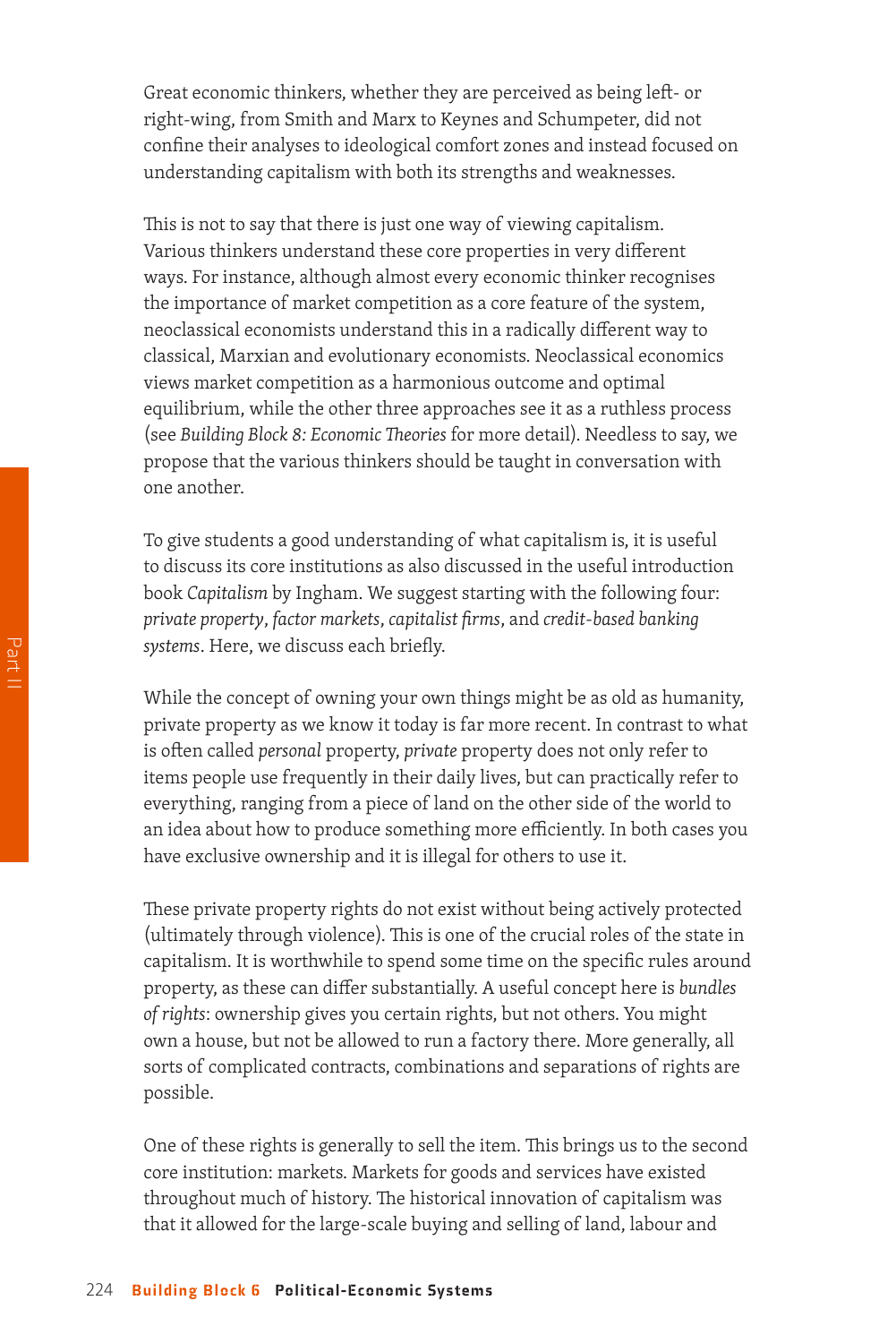capital through markets. These three *factors of production* have unique characteristics compared to goods and services. Karl Polanyi (1944), for example, deemed these 'fictitious' commodities because, in contrast to goods and services, land, labour and money are not, and cannot be, produced for the market.

The third core institution of capitalism has given it its name: the fact that the dominant economic organisations are *capitalist* firms. A firm is capitalist when the owners of the capital, the capitalists or shareholders, have the power to make the decisions and direct the organisation. The typical capitalist firm is run through wage labourers, supervised in a hierarchical structure by managers. The products that are produced by the firm are the sole property of the capitalists, as the workers and managers only have the right to their wages. These commodities are sold on markets in order to make a monetary profit for the capitalists, thus putting the profit motive at the core of these economic organisations.

Fourth, while capitalism did not invent money, in a way the system puts it at the centre of societal life. Credit-based bank systems in particular are a distinctive feature of capitalism. In these systems, debt is transferable in the sense that money, nothing more than an IOU (referring to *"I Owe U [You]"*), can be used as means of payment to third parties. This money takes various forms, but the lion's share is actively created by banks by issuing credit, thereby injecting the economy with new purchasing power. According to Schumpeter (1911), it is precisely this characteristic of capitalism that makes it so dynamic.

Capitalism touches more than just the economic aspect: it is an important component of a society's overarching political-economic system. This should be part of the classroom discussion. For instance, there is the frequent misconception that capitalism and democracy are the same thing. While they *can* go together, history shows that they often exist without each other. In fact, there is a long history of thought that argued the two are incompatible, both by proponents and opponents of capitalism (Almond, 1991; Bowles & Gintis, 2012; Friedman, 1962; Lindblom, 1982; Schumpeter, 1942). The reason for this is that democracy is based on the principle of political equality, while capitalism, left unchecked, can yield large economic inequalities, which over time translate into political inequalities as well (Bartels, 2016; Gilens, 2012; Gilens & Page, 2014; Schakel et al., 2020). Similarly, the complex relationships between capitalism and slavery, capitalism and colonialism, and capitalism and patriarchy are important to discuss with students.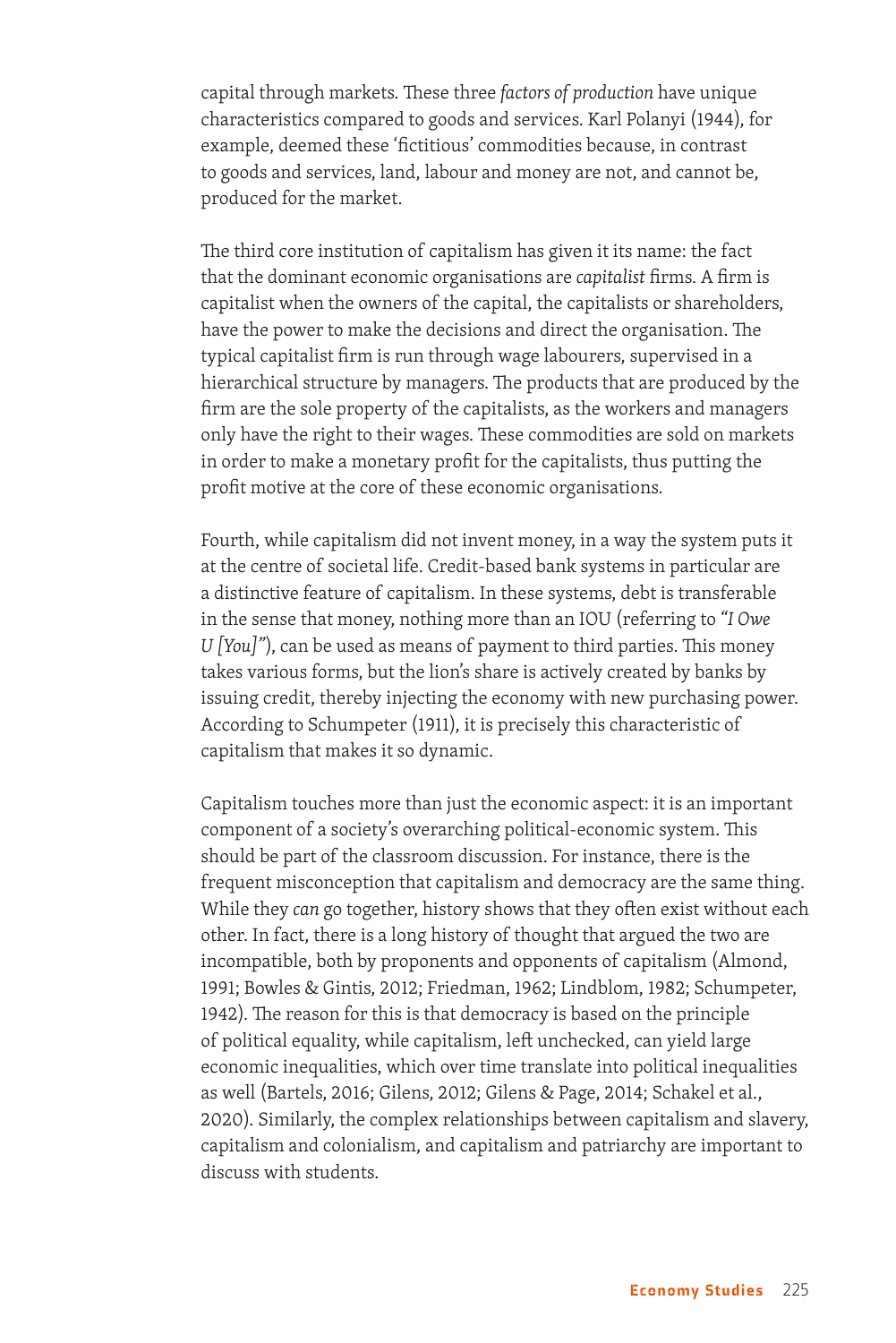Finally, this is also connected to a larger point: there are many varieties of capitalism. Students should learn about the contrasting way in which capitalist systems have been structured. For instance, think of the differences between the early modern Dutch economy and the current day Indian economy. Both, however, are capitalist political economies. The literature on the varieties of capitalism was initially centred around the concepts of *liberal* and *coordinated* market economies, to respectively describe Anglo-Saxon and north-western European countries based on their differences in industrial relations, vocational training and education, relations with employees, corporate governance and inter-firm relations. Recently, researchers have tried to expand the number of concepts to also capture Asian and Latin American varieties of capitalism, with concepts such as *hierarchical* market economies. These concepts could be useful to link to material focusing on comparative discussions of political-economic systems in the real world.

#### Socialist Political Economies

Socialism is generally understood in opposition to capitalism, as an economy that is collectively run and in which the means of production are in social ownership. In the real world, capitalism and socialism are, however, not necessarily each other's opposites as there are also complex combinations of the two, such as in China or Scandinavia. The main misconception about socialist economies is that they are necessarily highly centralised state economies. Socialist economies can also take decentralised forms, such as through autonomous cooperatives. As such, it is important not to fall for the strawman image of socialism as necessarily a completely dictatorial-run bureaucracy in which everything is centrally planned: that is *state socialism* or *totalitarian socialism*.

Just as it is important that students are aware of the varieties of capitalism, students should become familiar with the varieties of socialism. The economy of the Soviet Union had a different structure from the Yugoslav economy with its powerful worker councils, which was once again different from the Chinese or Cuban economy. Comparative case studies are an excellent way to help students see this.

There is a lot of debate on whether these so-called socialist economies are truly a different type of political-economic system. Some people contend that, although the goal of these systems was to break free from capitalism, they in fact remained stuck in the capitalist world system, and simply instituted a state-controlled version of capitalism (Howard & King, 2001). Others argue that these socialist economies are fundamentally different from capitalism, but that the systems in effect are tributary as they see hierarchical redistribution as the dominant mechanism (Chase-Dunn &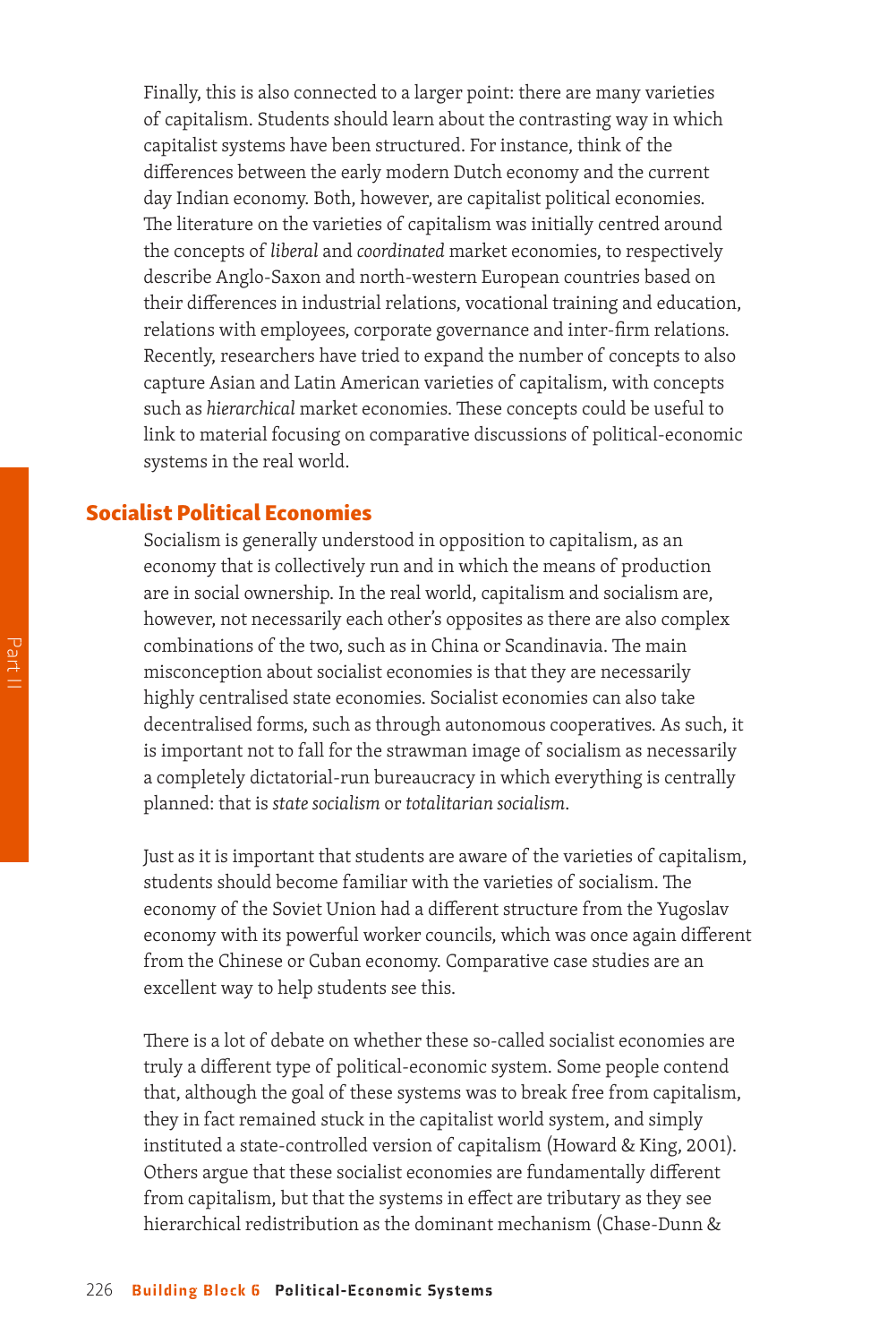Hall, 1997). Others yet argue that the logic of these systems is different from both capitalist and tributary systems, as socialist structures (should) have their own dynamics to them (Wolff, 2012). One such variant is the definition of socialist systems as economies in which allocation and coordination decisions are made democratically by the people they affect, for example through self-managed worker cooperatives.

Giacomo Corneo in *Is Capitalism Obsolete? A Journey Through Alternative Economic Systems* provides an useful and systematic overview of the different socialist economic systems, such as associationalism, planning, self-management, market socialism and shareholder socialism. While the book has some limitations as it is written from a neoclassical perspective, it provides a good overview of arguments for and against the various economic systems and as such can be informative for students.

Our point here is not to take a position in this debate, but rather to point out that it is helpful to expose students to this debate, so they can make up their own mind as to how they think socialist economies can be best understood.

#### Normative Debates on Political-Economic Systems

Beyond a technical understanding of the main structures and dynamics of various political-economic systems, students need to learn to navigate the main normative arguments for and against them. In this box, we will set out a brief overview of these debates regarding capitalism, as an example. We discuss both capitalism in general and particular varieties of capitalism.

Similarly to debates surrounding climate change, a simple dichotomy is not likely to properly capture the full debate. Hirschman (1982), and updated in 2007 by Fourcade and Healy, identified the following three fundamentally different moral positions, respectively arguing capitalism is (1) civilising; (2) destructive; and (3) feeble.

The *civilising* view is very important in the liberal tradition. It claims that capitalism not only leads to economic growth and efficient outcomes, it also causes people to behave more rationally, cooperatively, freely, creatively and morally. Thus, capitalism is more than a way of organising economic systems: it changes the social morality of a society away from armed power struggles and towards more productive and harmonious forms of competition.

Those that are more critical of capitalism, on the other hand, argue that capitalism is *destructive*: it causes people to behave hedonistically, selfishly, short-sightedly and wastefully. Instead of creating a harmonious world as the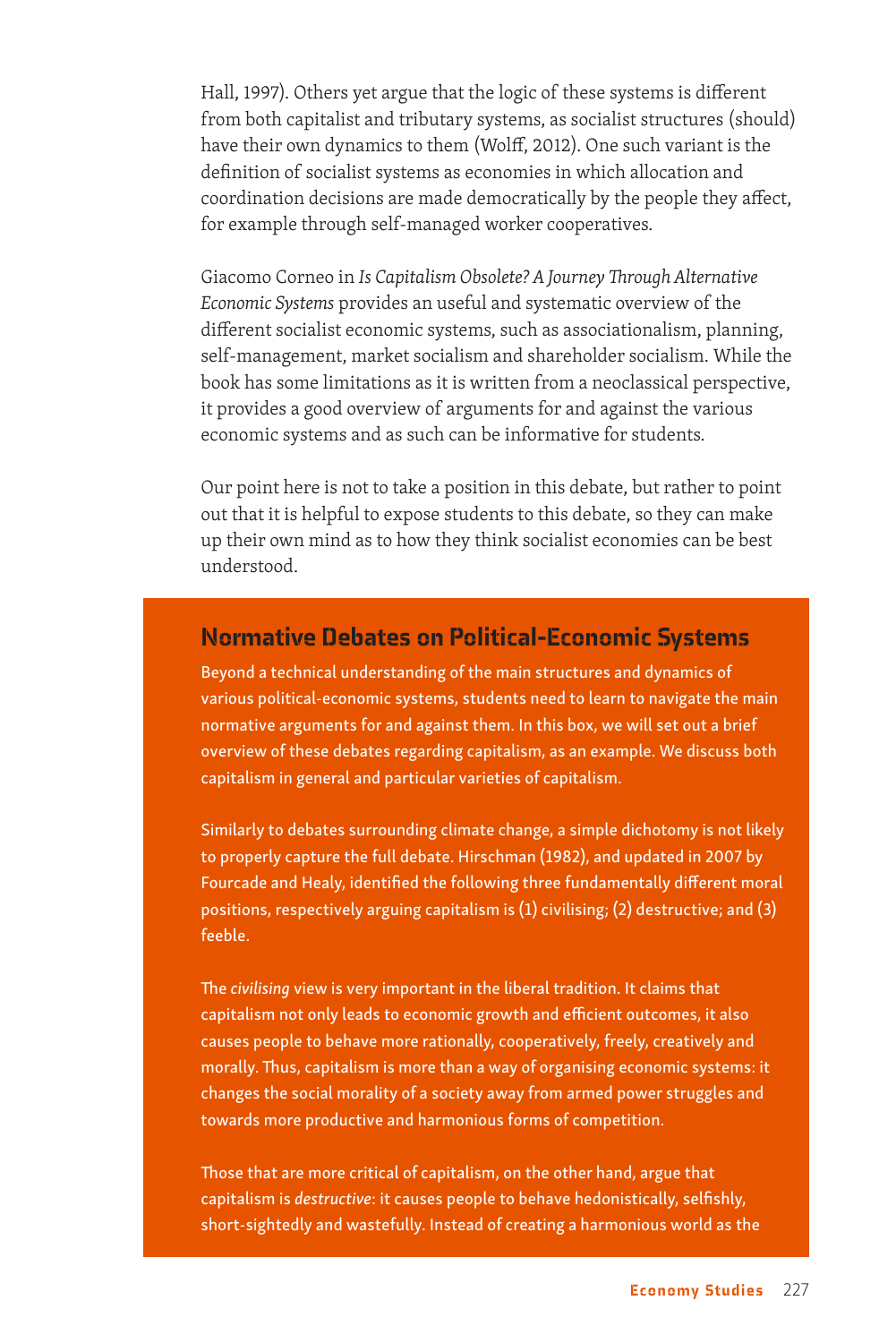civilising view argues, the destructive view argues capitalism creates alienation, exclusion, coercion, subordination, deception, inequality and exploitation. Note, however, that both the civilising and destructive view assume that capitalism is a very powerful political-economic system which fundamentally shapes the societies it manifests itself in.

The *feeble* view argues, instead, that capitalism is not inherently good or bad. Rather, its effects depend on the kind of social and cultural institutions within which it is embedded. Some, for example, argue that capitalism only creates positive outcomes in certain cultures, in this case amongst Protestants, while it creates negative outcomes in other cultures, for instance Catholics. Others argue it is about choosing the right policy mix, such as fair and enforced property rights, and thus think it is quite possible to move from a negative version of capitalism to a positive version. Finally, there is also a more differentiated view, which argues that there are multiple successful varieties of capitalism. While the Anglo-Saxon liberal and European continental coordinated market economies, for example, function differently in terms of flexibility of labour markets and patience of corporate governance, they can both lead to economic success. In each case, whether they emphasize cultural legacies, having good political institutions, or having a prospering variety of capitalism, the point is that capitalism in itself is not desirable or undesirable, but that it depends on which forms of economic organisation and mechanisms of coordination and allocation are dominant where, and what institutions these are embedded in.

### 2 Political-Economic Systems in the Real World

Theoretical concepts are useful tools to understand political economic systems, but learning about how they manifest themselves in the real world is what really matters. While the theoretical concepts of kin-ordered, tributary, capitalism and socialism are clearly differentiated from each other, actual political-economic systems are usually diverse and complex combinations.

Comparative economics is of great value here, as it explores how different economies are structured, generally at the national or regional level. Besides such knowledge of how various economies are organised, it is important to take a global perspective too and examine how different national and regional political-economic systems interact with one another and with international institutions to form, for instance, transnational structures of capitalism.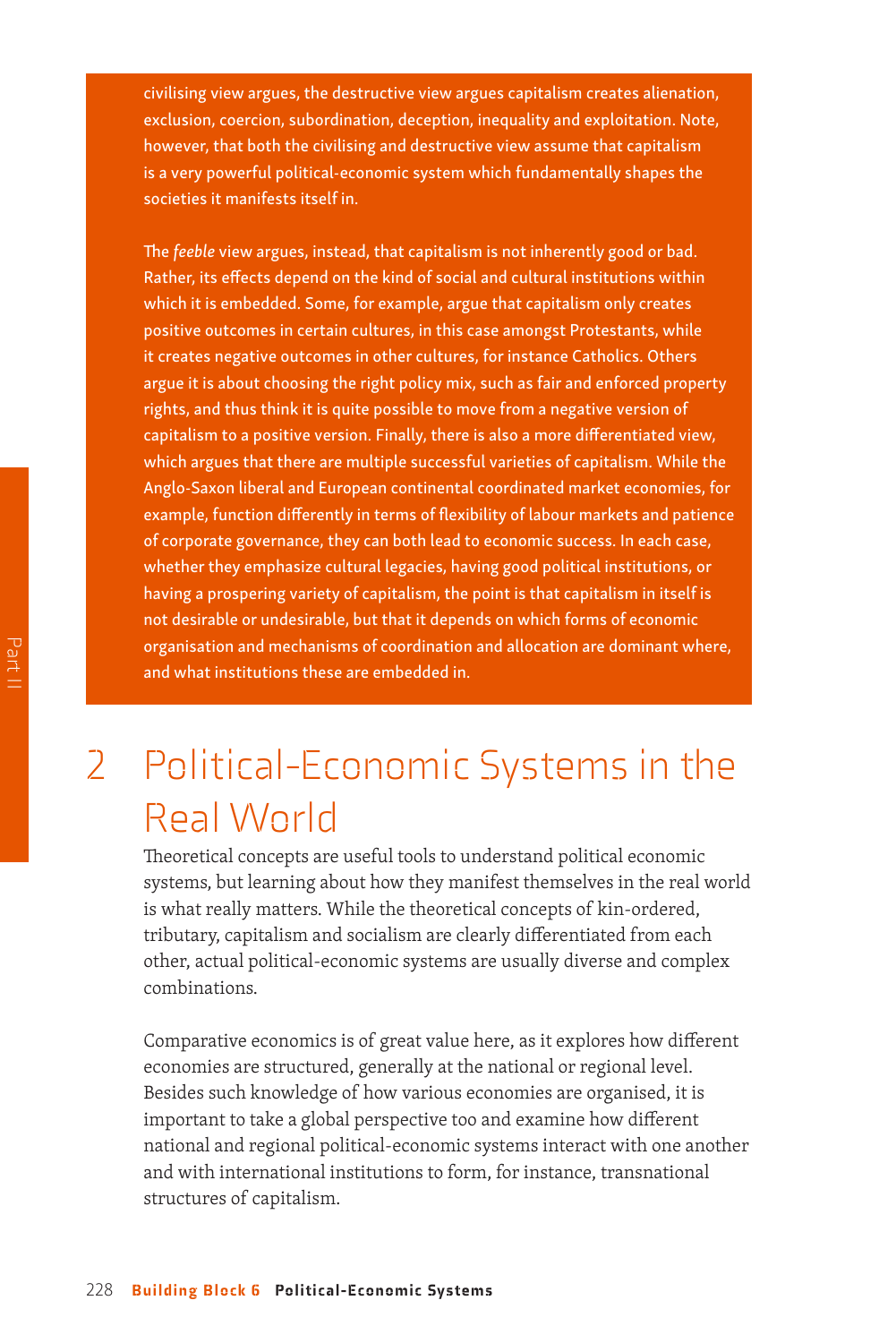#### Comparative Economics

Comparative economics is the study of political-economic systems in the real world, as opposed to the ideal types of theory. This approach will not only allow students to see that every situation is different, but will also teach them to see similarities between different cases. When studying different economies, we suggest choosing a mixture of economies with various degrees of development and in various parts of the world.

Rosser & Rosser (2018) is a suitable book for this as it discusses multiple countries of each category. First, the authors give an overview of comparative economics and theories about different economic systems. Second, they discuss the varieties of advanced capitalism with the cases of the US, Japan, France, Sweden and Germany. Third, they explore the varieties of transition among socialist economies with the cases of Russia, Poland, China, and North and South Korea. Finally, they analyse alternative paths among developing economies, in particular India, Iran, South Africa, Mexico and Brazil. In doing so, the reader becomes familiar both with different economic systems and with the varieties of each of those economic systems. The particular histories and traditions of economies are of crucial importance for what political-economic systems look like – this broad overview can give students an idea of the various forms they can take.

#### The Global Economy

Besides looking at specific countries and their political-economic systems, it is also useful for students to become familiar with the concrete institutions and structures of the global economy. Naturally, the global economy consists of the countries that are studied in the comparative approach, so we propose to build on this knowledge in courses. A basic understanding of the political-economic systems of China and the US, for example, makes it a lot easier to understand how these two countries interact in the global economy and how this influences other countries.

It is also valuable to look at more and less intensive collaborations and coalitions of countries and how they work internally and interact. Two key international coalitions are the Organization for Economic Cooperation and Development (OECD) and the Organization of the Petroleum Exporting Countries (OPEC). There are also multiple regional collaborations, such as the European Union and its Eurozone, the Association of Southeast Asian Nations (ASEAN), the Community of Latin American and Caribbean States (CELAC), and the African Union. Finally, more loose collaborations between countries, such as the G7 and G20, are also of importance for the global economy.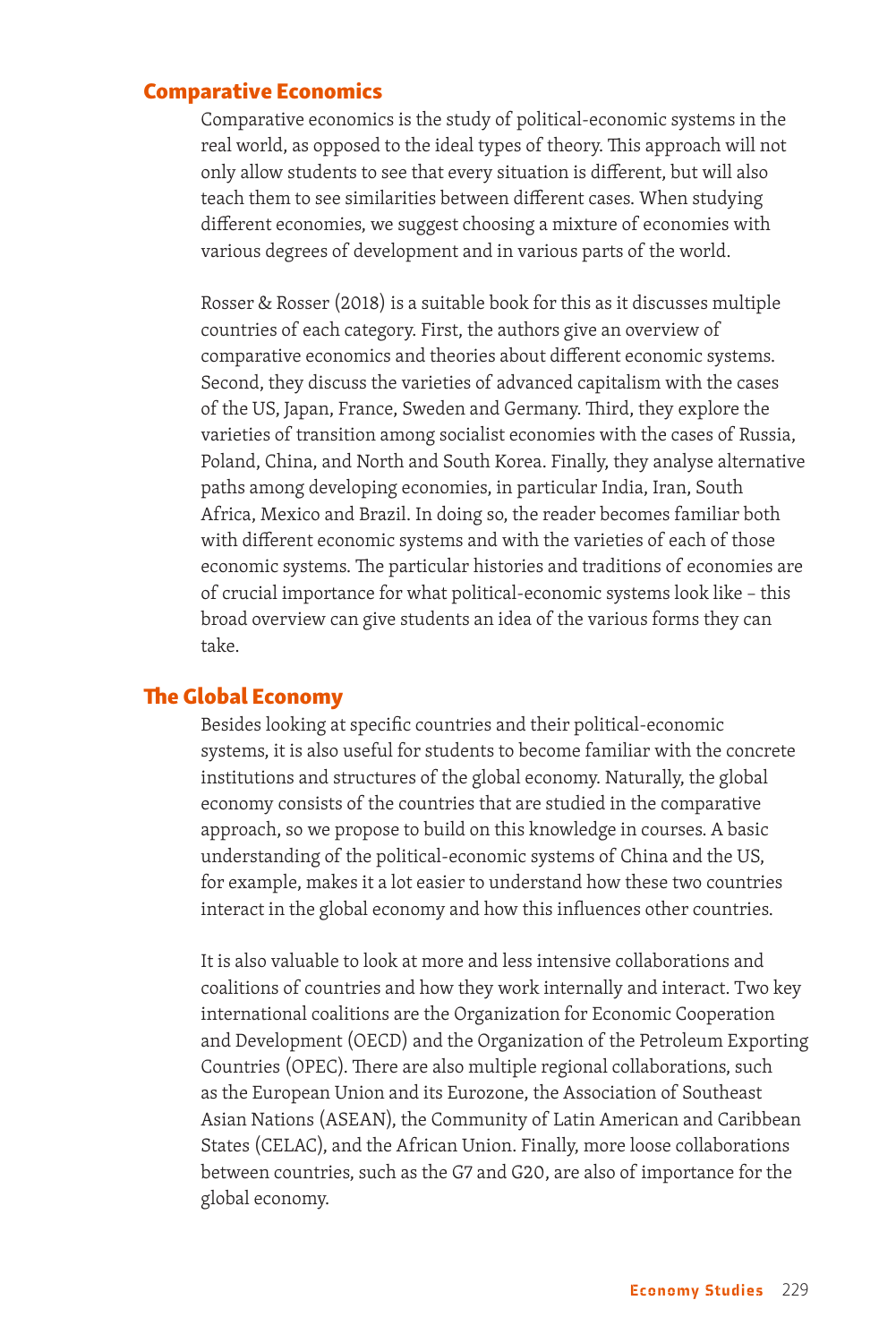When discussing such international collaborations, it is also important to pay attention to the power relations between countries. While outright colonialism and imperialism are largely phenomena of the past, international power imbalances and struggles are still highly relevant. Students should develop, at least, a basic understanding of these. They can, for example, be found by comparing foreign aid flows with other financial flows (United Nations, Economic Commission for Africa, 2015).

Furthermore, international institutions are important actors to analyse, each with their own dynamics and affecting specific aspects of the economy. In particular, it is useful to discuss intergovernmental organisations, such as the United Nations (UN), World Trade Organization (WTO), International Monetary Fund (IMF), and International Chamber of Commerce (ICC). Public banks such as the World Bank, Bank for International Settlements (BIS), Asian Development Bank (ADB), and the China Construction Bank (CCB), also play a key role in the global economy that needs to be understood.

When discussing these institutions, it is valuable to focus not only on their formal structure and mission, but also to look at the power relations upon which they are built, and to discuss which ideas are dominant within them. For example, presenting the history of the dominant ideas within the IMF, including recent changes as a result of the Global Financial Crisis, helps students' understanding of how the world economy functions. Similarly, the growing importance of China, Russia and Brazil in the global economy has changed the functioning of the UN and WTO.

Economic power lies not only with countries and their political institutions. Private companies in the form of multinational corporations are key actors in the global economy. Of particular interest are the financial firms operating at a global level, making the financial dynamics of different countries and currency areas strongly interrelated, as has become particularly clear since the Global Financial Crisis of 2007-2008. Therefore, it would be worthwhile to make students familiar with the most important global financial centres, such as Wall Street in New York, The City of London, Hong Kong, Tokyo and Singapore.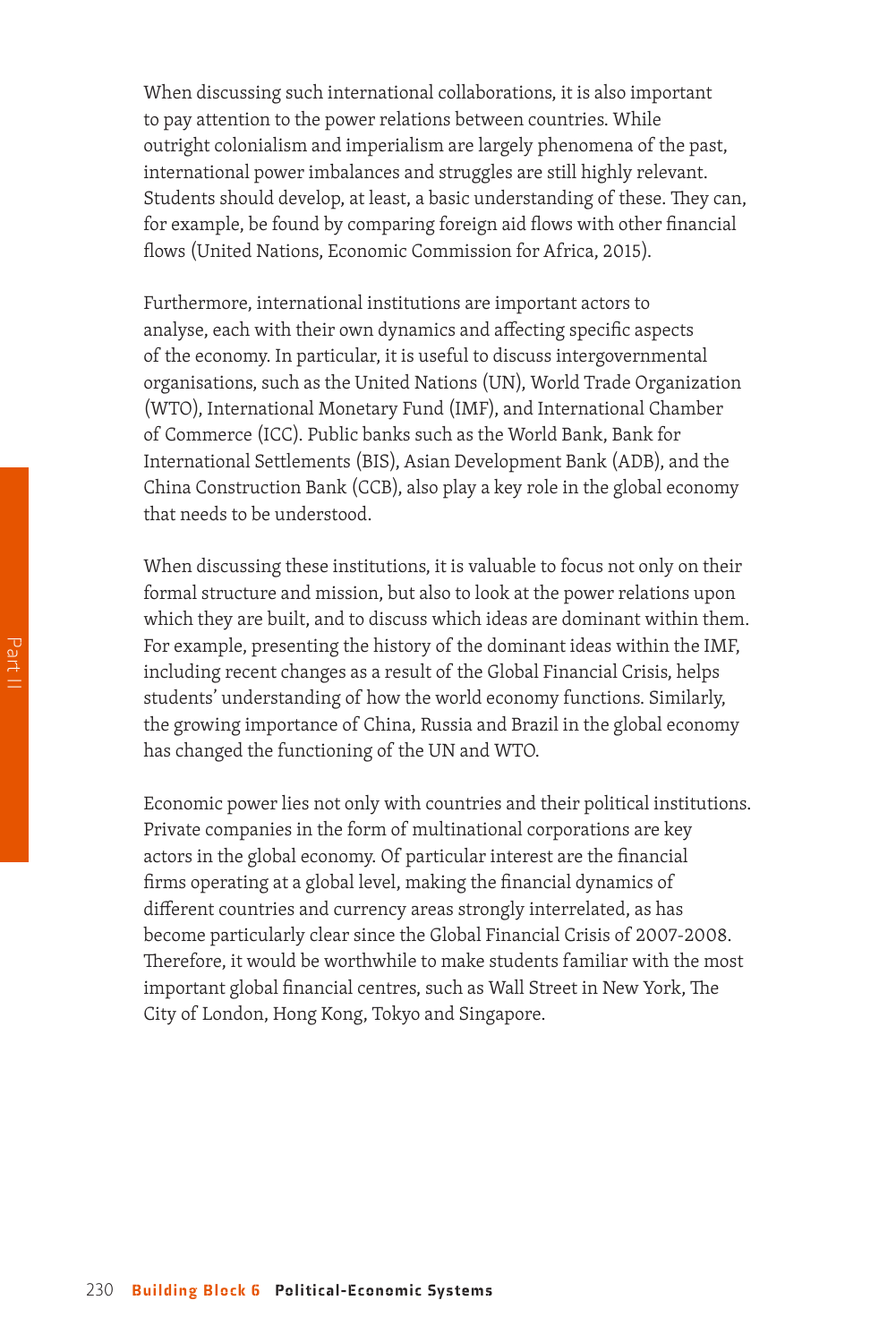## 3 Practical Suggestions

When teaching students about political-economic systems, it can be helpful to keep the following things in mind: the level of difficulty and the different ways to learn about political-economic systems.

In terms of the level of difficulty, political-economic systems are by nature highly complex entities and there is a virtually endless amount of material on them. As such, they might seem to be a topic only for the more advanced levels. We believe this is not necessarily so. There is a great amount of accessible written, as well visual, material on political-economic systems, and capitalism in particular.

One could, for example, use the brief book *Capitalism: A Very Short Introduction* by James Fulcher and let students watch some documentaries to give them an idea of the concept and of what different kinds of economies around the world look like. There are many documentaries on political-economic systems, and on capitalism in particular, such as *Capitalism: A six-part series* by Ilan Ziv, but also the old classics *Age of Uncertainty* by Galbraith and *Free to Choose* by Friedman. Globalisation, particularly the role of China, has also received a lot of attention with documentaries such as *The New Silk Road* by Deutsche Welle and *China: Power and Prosperity* by the US Public Broadcasting Service. These are just some suggestions, but there is a wide variety of documentaries that can be used in courses.

In more advanced courses, one could go in more detail and look at various economic processes that work differently in different (varieties of) political-economic systems. Examples and case studies are very useful here. For instance, discussing how countries and economies reacted to the COVID-19 virus and how this relates to their political-economic systems can be an interesting and enlightening exercise.

In terms of the different ways to learn about political-economic systems, students will benefit most from making connections between the world around them and the things they learn in class. This can be done by connecting topics to recent developments and the news, going on field trips with the class and by bringing them in contact with people living in different political-economic systems.

In addition to direct experiences and academic material, it can be helpful to expose students to popular material. There is a vast catalogue of art, literature, movies and music that deals with political-economic systems. From the classic novels of Charles Dickens, Leo Tolstoy, George Orwell and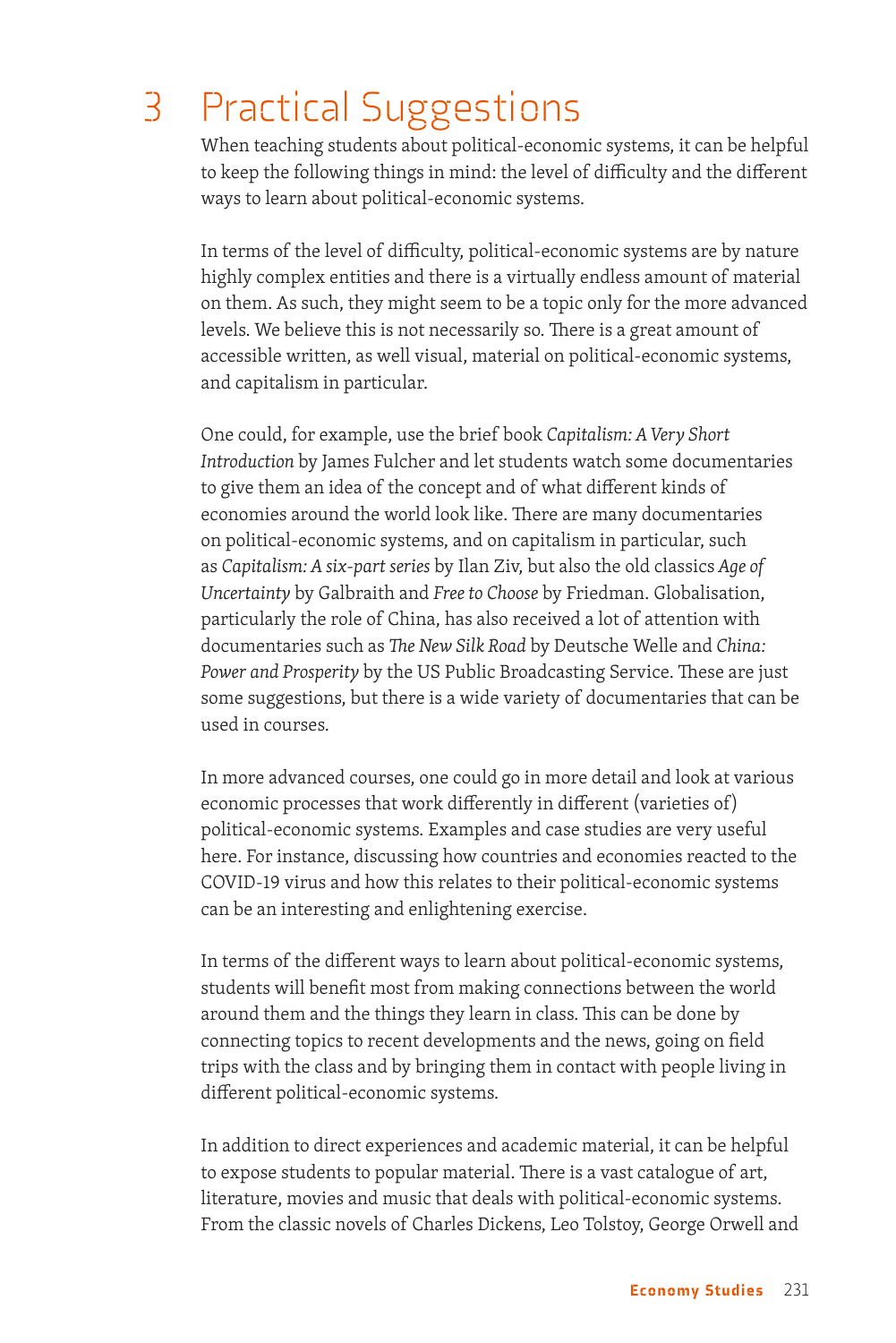Hannah Arendt to the more recent visual street art *Shop Until You Drop* by Banksy and the film *Margin Call*. These are likely to enhance students' understanding of political-economic systems in different ways and speak differently to them than textbook materials do. At the same time, especially for the analytical side of political-economic systems, more traditional ways of teaching such as assigning readings and lectures are irreplaceable. The most promising way of teaching seems to combine these various aspects, bringing together analytical work, experiences and art.

### Teaching Materials

- *Capitalism* by Geoffrey Ingham, from 2008. A highly insightful introduction into capitalism with chapters on key ideas from Smith, Marx, Weber, Schumpeter and Keynes, and core institutions, such as market exchange, the enterprise, money, capital, financial markets and the state.
- *Capitalism: A Very Short Introduction* by James Fulcher, most recent edition from 2015. A brief and yet useful book on capitalism's definition, historical evolution, varieties, global networks, and recurring crises.
- *Socialism: A Very Short Introduction* by Michael Newman, most recent edition from 2020. A similarly brief and yet useful book, but then on capitalism's main rival socialism, with chapters on its varieties around the world, historical traditions and more recent developments.
- *Is Capitalism Obsolete? A Journey Through Alternative Economic Systems* by Giacomo Corneo, from 2017. A systematic and sharp overview of different (mainly socialist) economic systems that helps students think analytically about their allocation and coordination mechanisms and informs them about the possible ways of organising economies and the arguments for and against the various options.
- *Comparative economics in a transforming world economy* by J. Barkley Rosser, Jr. and Marina V. Rosser, most recent edition from 2018. A highly useful and broad book describing many varieties of advanced market capitalism, varieties of transition among socialist economies, and alternative paths among developing economies, with chapters on many countries, such as the United States, Russia, Sweden, China, India, Iran, South Africa, Mexico, and Brazil. It is particularly useful for students to learn about their own country. If this country is not included in the book, as is the case for us as Dutch citizens, it can be useful to supplement the book with teaching material on the national political-economic system.
- *Rise and Demise: Comparing World-Systems* by Christopher Chase-Dunn and Thomas D. Hall, most recent edition from 2018. A concise analytical overview of the political-economic systems that have characterised